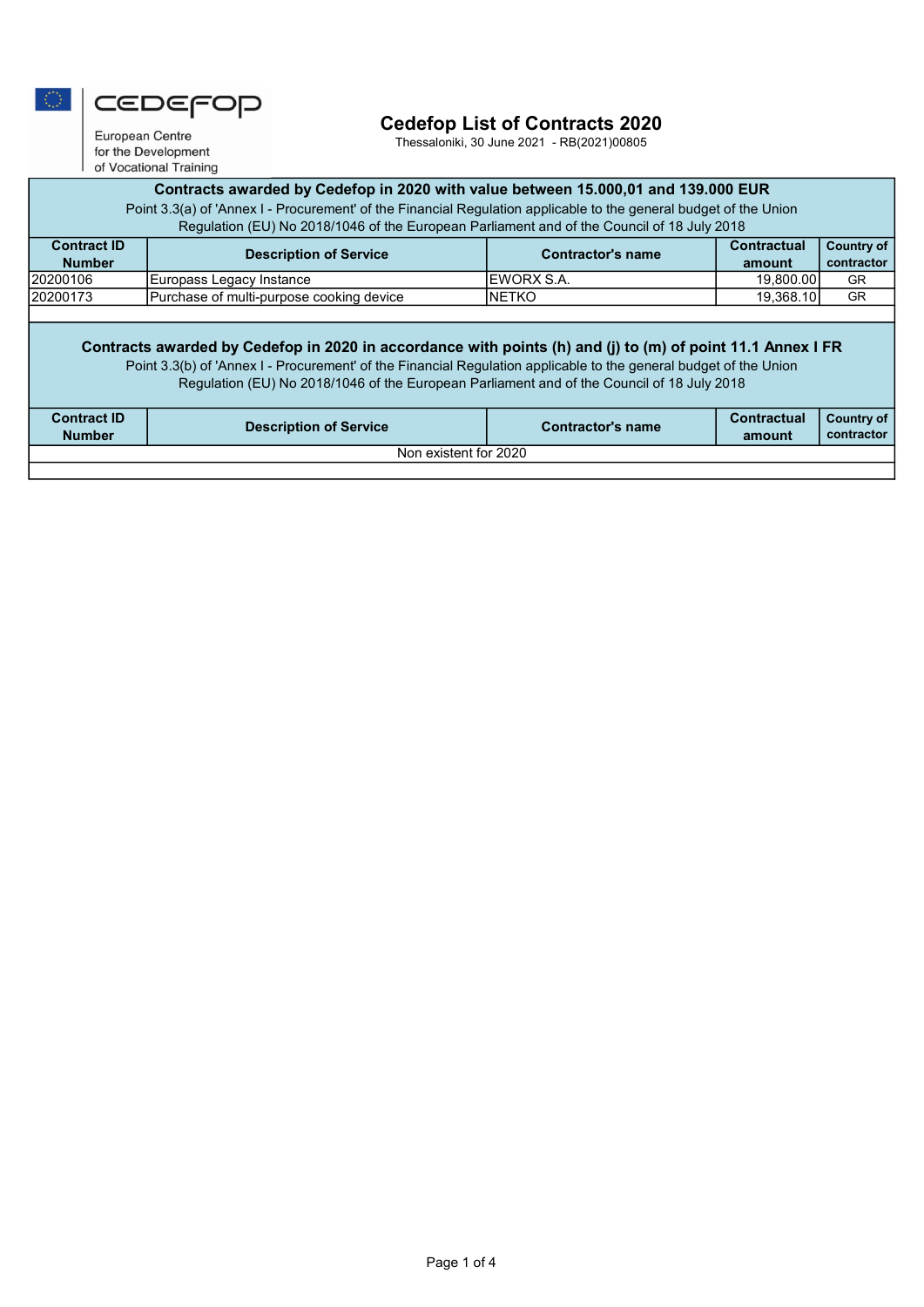### Specific Contracts awarded in 2020 on Framework Contracts awarded by Cedefop

Point 3.3(e) of 'Annex I - Procurement' of the Financial Regulation applicable to the general budget of the Union Regulation (EU) No 2018/1046 of the European Parliament and of the Council of 18 July 2018 aggregated by contractor

| <b>Framework</b><br><b>Contract No</b> | <b>Description of service</b>                                              | <b>Contractor's name</b>                   | <b>Total Value of</b><br><b>Order Forms</b><br><b>Issued in 2020</b> | <b>Country of</b><br>contractor |
|----------------------------------------|----------------------------------------------------------------------------|--------------------------------------------|----------------------------------------------------------------------|---------------------------------|
| 2016-FWC1                              | <b>English Editing</b>                                                     | AC MARKETING HORSELEY                      | 22,352.75 UK                                                         |                                 |
| 2016-FWC2                              | Provision of Security & Associated services for<br>Cedefop premise         | <b>AKTOR FACILITY MANAGEMENT</b>           | 30,413.26 GR                                                         |                                 |
| 2016-FWC5                              | Dark Fibre                                                                 | <b>FORTHNET</b>                            | 2,036.98 GR                                                          |                                 |
| 2016-FWC4                              | Production of Skills Supply and Demand Forecasts                           | <b>CAMBRIDGE ECONOMETRICS</b>              | 199,710.00 UK                                                        |                                 |
| 2016-FWC7                              | Governance of EU skills anticipation & matching<br>systems                 | FONDAZIONE GIACOMO<br><b>BRODOLINI</b>     | 110,400.00 IT                                                        |                                 |
| 2016-FWC6                              | User Experience (UX) support/development Skills<br>Panorama                | EWORX S.A.                                 | 13,785.00 GR                                                         |                                 |
| l2016-FWC10                            | Real Time LMI                                                              | UNIVERSITA DEGLI STUDI DI<br><b>MILANO</b> | 18,014.50 IT                                                         |                                 |
| 2016-FWC11                             | <b>Maintenance Services</b>                                                | <b>AKTOR FACILITY MANAGEMENT</b>           | 177,938.60 GR                                                        |                                 |
| 2017-FWC3                              | Provision of Office supplies and paper                                     | PISKIOULIS THEODOROS                       | 8,985.67 GR                                                          |                                 |
| 2017-FWC2                              | <b>IWAMA</b>                                                               | <b>DOTSOFT</b>                             | 15,380.00 GR                                                         |                                 |
| 2017-FWC6                              | <b>Accounting Services</b>                                                 | <b>ROUSSOS</b>                             | 7,200.00 GR                                                          |                                 |
| 2017-FWC5                              | Web Portal Services for the Cedefop website                                | EWORX S.A.                                 | 364,920.00 GR                                                        |                                 |
| 2017-FWC7                              | Design-Prepress                                                            | <b>MISSING ELEMENT</b>                     | 49,404.00 CZ                                                         |                                 |
| 2017-FWC9                              | <b>Medical Services</b>                                                    | <b>KAZAKOS KYRIAKOS</b>                    | 26,070.00 GR                                                         |                                 |
| 2017-FWC10                             | <b>ICT Services Database administration</b>                                | <b>CAP DATA</b>                            | 25,660.00 FR                                                         |                                 |
| 2017-FWC11                             | Annual subscriptions to electronic resources                               | LM TIETOPALVELUT OY                        | 59,239.77 FI                                                         |                                 |
| 2017-FWC13                             | ICT Support Services II - Serv related to UNIX & Comp<br>servers           | <b>DEVENTUM</b>                            | 63,800.00 GR                                                         |                                 |
| 2017-FWC15                             | Complementary pathways for adult refugees the role of<br>VET               | <b>ICMPD</b>                               | 73,016.00 AT                                                         |                                 |
| 2017-FWC16                             | Provision of Gardening Services for the Cedefop<br>building                | <b>AKTOR FACILITY MANAGEMENT</b>           | 8,400.00 GR                                                          |                                 |
| 2017-FWC12                             | ICTSS - II, Lot 1                                                          | <b>KAPANIRIS</b>                           | 100,680.00 GR                                                        |                                 |
| 2017-FWC8                              | Provision of services by a PCO                                             | POMILIO BLUMM                              | 161,338.35 IT                                                        |                                 |
| 2018-FWC2                              | <b>Media Monitoring Services</b>                                           | PAPADOPOULOS A. & SIA O.E.                 | 5,880.00 GR                                                          |                                 |
| 2018-FWC4                              | Provision of Travel Agency Services                                        | FIGAME.COM                                 | 25,839.52 GR                                                         |                                 |
| 2018-FWC6                              | Audio visual production services                                           | <b>ARTCUT OE</b>                           | 11,805.00 GR                                                         |                                 |
| 2018-FWC1                              | Provision of Heating Oil                                                   | <b>CORAL AE</b>                            | 10,754.21 GR                                                         |                                 |
| 2018-FWC 8                             | <b>ICT HELPDESK SERVICES</b>                                               | <b>OTE</b>                                 | 68,716.00 GR                                                         |                                 |
| 2019-FWC1                              | <b>Cleaning Services for Cedefop</b>                                       | <b>FMS</b>                                 | 86,768.00 GR                                                         |                                 |
| 2019-FWC3                              | ICT services for development of applications in<br>PowerBuilder            | DATA COMMUNICATION AE                      | 18,340.00 GR                                                         |                                 |
| 2019-FWC2                              | ICT Services for Livelink-Open Text Content Server &<br><b>Share Point</b> | UNISYSTEMS S.M.S.A.                        | 23,790.00 GR                                                         |                                 |
| 2019-FWC5                              | The future of VET in Europe                                                | 3S UNTERNEHMENSBERATUNG                    | 373,925.00 AT                                                        |                                 |
| 2019-FWC6                              | 2nd European skills and jobs survey (ESJS)                                 | KANTAR BELGIUM                             | 699,600.00 BE                                                        |                                 |
| 2019-FWC7                              | Provision of legal services                                                | WAGENBAUR                                  | 59,300.00 BE                                                         |                                 |
| 2020-FWC1                              | SECURITY AND ASSOCIATED SERVICES                                           | G4S                                        | 81,650.27 GR                                                         |                                 |
| 2020-FWC4                              | Selection Procedures Implementation                                        | <b>HUDSON BELGIUM</b>                      | 46,600.00 BE                                                         |                                 |
| 2020-FWC2                              | English language services                                                  | <b>ACI MARKETING LTD</b>                   | 39,818.55 IE                                                         |                                 |
| 2020-FWC5                              | Enginering consulting services for cedefop bld                             | SAMARAS AND ASSOCIATES SA                  | 37,970.00 GR                                                         |                                 |
| 2020-FWC6                              | Medical service provider for pre-recruitment                               | <b>IATRIKO ATHINON SA</b>                  | 1,869.00 GR                                                          |                                 |
| 2020-FWC7                              | <b>NLO-HIW</b>                                                             | UNIVERSITA DEGLI STUDI DI<br><b>MILANO</b> | 137,900.00 IT                                                        |                                 |
| 2018-FWC7/2                            | Skills intelligence                                                        | FGB SRL S.B.                               | 396,887.50 IT                                                        |                                 |
| 2020-FWC9                              | Role of micro-credentials in facilitaing learn.                            | <b>PPMI GROUP UAB</b>                      | 318,100.00 LT                                                        |                                 |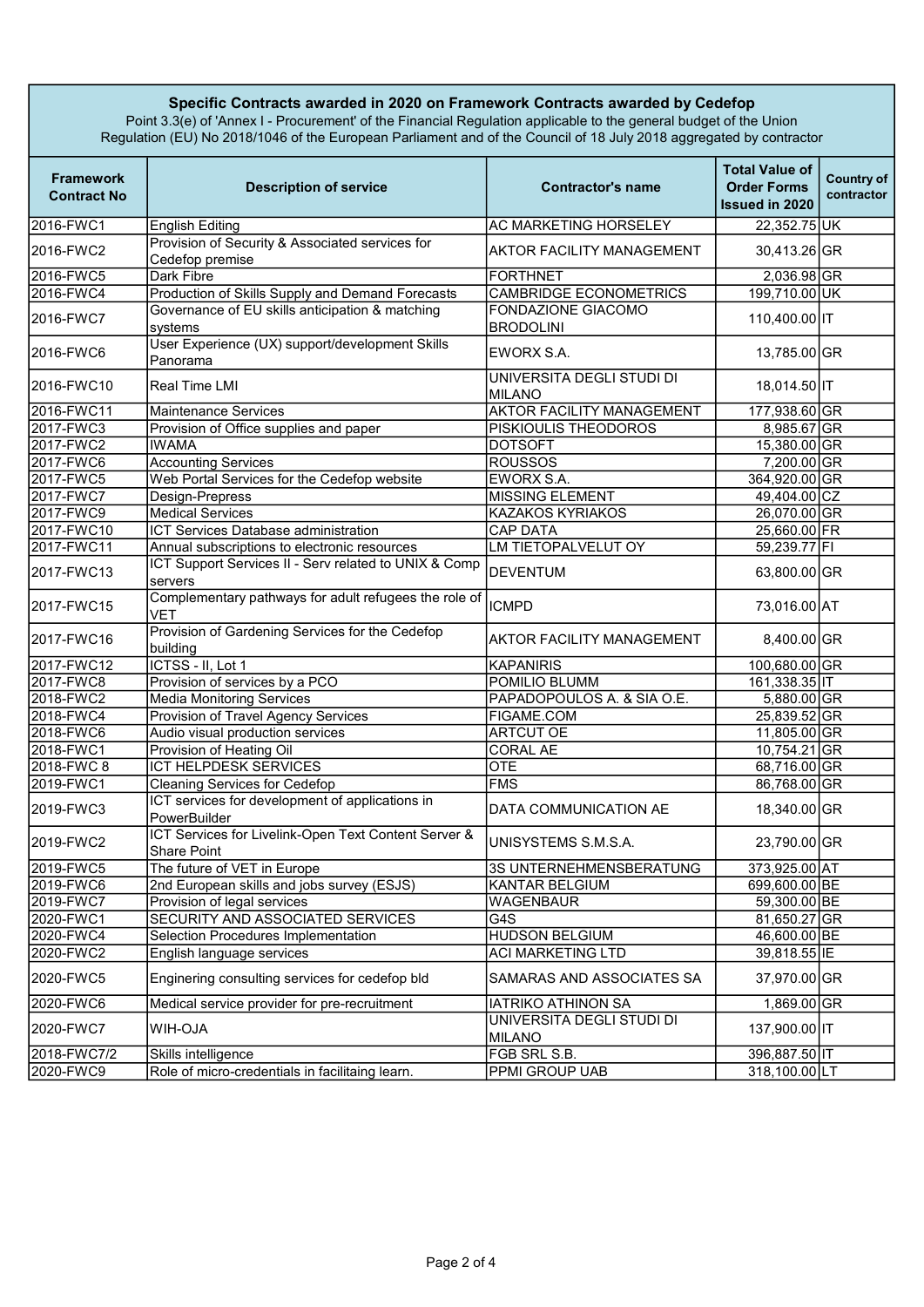#### Specific Contracts awarded in 2020 on Framework Contracts awarded following Inter-institutional procedures Point 3.4 of 'Annex I - Procurement' of the Financial Regulation applicable to the general budget of the Union Regulation (EU) No 2018/1046 of the European Parliament and of the Council of 18 July 2018 aggregated by contractor for the same subject matter

| <b>Framework</b><br><b>Contract No</b>       | <b>Description of service</b>                                            | <b>Contractor's name</b>                            | <b>Total Value of</b><br><b>Specific</b><br><b>Contracts</b><br><b>Issued in 2020</b> | <b>Country of</b><br>contractor |
|----------------------------------------------|--------------------------------------------------------------------------|-----------------------------------------------------|---------------------------------------------------------------------------------------|---------------------------------|
| BUDG/19/PO/01                                | Audits and controls services                                             | <b>MAZARS</b>                                       | 11,136.00                                                                             | <b>FR</b>                       |
| <b>BUDG19/PO/02</b>                          | Training for Financial IT systems (ABAC, SAP)                            | <b>DELOITTE CONSULTING &amp;</b><br><b>ADVISORY</b> | 30,780.00                                                                             | BE                              |
|                                              | CON/19/ETF/0013 Evaluation services                                      | <b>ICON-INSTITUTE</b>                               | 44,280.00                                                                             | <b>DE</b>                       |
|                                              | CON/19/ETF/0014 Evaluation services                                      | <b>PPMI GROUP UAB</b>                               | 6,975.00                                                                              | LT.                             |
| DI-7370                                      | <b>NESTOR III</b>                                                        | <b>COMLIN</b>                                       | 72,562.20                                                                             | LU                              |
| DI-7500                                      | NATACHA III - Lot 1                                                      | <b>NTT BELGIUM</b>                                  | 287,558.37                                                                            | <b>BE</b>                       |
| DI-7501                                      | <b>NATACHA III - Lot 2</b>                                               | <b>NTT BELGIUM</b>                                  | 30,773.97                                                                             | <b>BE</b>                       |
| DI-7610                                      | Data Centre Compute Solutions (DCCS)                                     | <b>CANCOM ON LINE BVBA</b>                          | 63.247.87                                                                             | <b>BE</b>                       |
| DI-7630                                      | Mobile Equipment IV (MEQ IV)                                             | <b>BECHTLE BRUSSELS</b>                             | 105,662.55                                                                            | <b>BE</b>                       |
| DI-7650                                      | Mobile Equipment IV (MEQ IV)                                             | <b>BECHTLE BRUSSELS</b>                             | 16,844.18                                                                             | <b>BE</b>                       |
| DI-7651                                      | Mobile Equipment IV (MEQ IV)                                             | <b>CANCOM ON LINE BVBA</b>                          | 2,881.78                                                                              | <b>BE</b>                       |
| DI-7652                                      | Mobile Equipment IV (MEQ IV)                                             | <b>ECONOCOM</b>                                     | 15,158.94                                                                             | <b>BE</b>                       |
| DI-7720                                      | Software for innovation, diversity & evolution (SIDE II)                 | <b>BECHTLE BRUSSELS</b>                             | 64,525.10                                                                             | <b>BE</b>                       |
| DI-7722                                      | Software for innovation, diversity & evolution (SIDE II)                 | <b>INSIGHT TECHNOLOGY</b><br><b>SOLUTIONS</b>       | 94,787.11                                                                             | <b>BE</b>                       |
| DIGIT/R3/PO/201<br>5/025 OAPM                | Project management, business project management<br><b>ITIL and IT</b>    | <b>BUSINESS TRAINING SA</b>                         | 700.20                                                                                | BE                              |
| EAC/49/2017                                  | EAC/49/2017 LOT 1                                                        | <b>EBSCO</b>                                        | 30,140.96                                                                             | <b>FR</b>                       |
| EIOPA-OP-031-<br>2019 LOT 2                  | <b>Organizing Team Building Events</b>                                   | <b>MAY + COMPANY GMBH</b>                           | 14,085.00                                                                             | DE                              |
| EIOPA-OP-031-<br>2020 LOT 1                  | Personal-Interpersonal Skills                                            | TARGET TRAINING GMBH                                | 13,810.00                                                                             | <b>DE</b>                       |
| ENISA F-RED-19-<br>C31                       | Provision of interim agent support services                              | <b>ADECCO</b>                                       | 121,876.18                                                                            | <b>GR</b>                       |
| ESMA/2017/02                                 | Interagencies E-learning language courses                                | ALTISSIA INTERNATIONAL                              | 8,200.00                                                                              | <b>BE</b>                       |
| HR/R1/PO/2019/0<br>34                        | Organisational Development - Collabor Service                            | <b>ABILWAYS</b>                                     | 12,665.00                                                                             | <b>FR</b>                       |
| 05                                           | HR/R3/PO/2015/0 Organizational development consultancy services in<br>EU | <b>ABILWAYS</b>                                     | 23,643.25                                                                             | <b>FR</b>                       |
| HR/R3/PR/2015/0<br>03 Lot 6                  | Expert team in field of Human Resources                                  | <b>ACCENTURE</b>                                    | 2,909.22                                                                              | ВE                              |
| OC/EFSA/HUCAP<br>/2019/02 - 1                | Provision of assistance with staff selection services                    | <b>PWC EU SERVICES EESV</b>                         | 27,324.00                                                                             | <b>BE</b>                       |
| OC/EFSA/HUCAP<br>/2019/03<br><b>LINKEDIN</b> | LINKEDIN SUBSCRIPTION AGREEMENT                                          | LINKEDIN IRELAND                                    | 13,310.00                                                                             | ΙE                              |
| SCIC-2016-S5-<br>AV&C2 - Lot 1               | AV&C equipment and associated software/consultancy<br>services           | <b>TELMACO</b>                                      | 2,249.00                                                                              | <b>BE</b>                       |